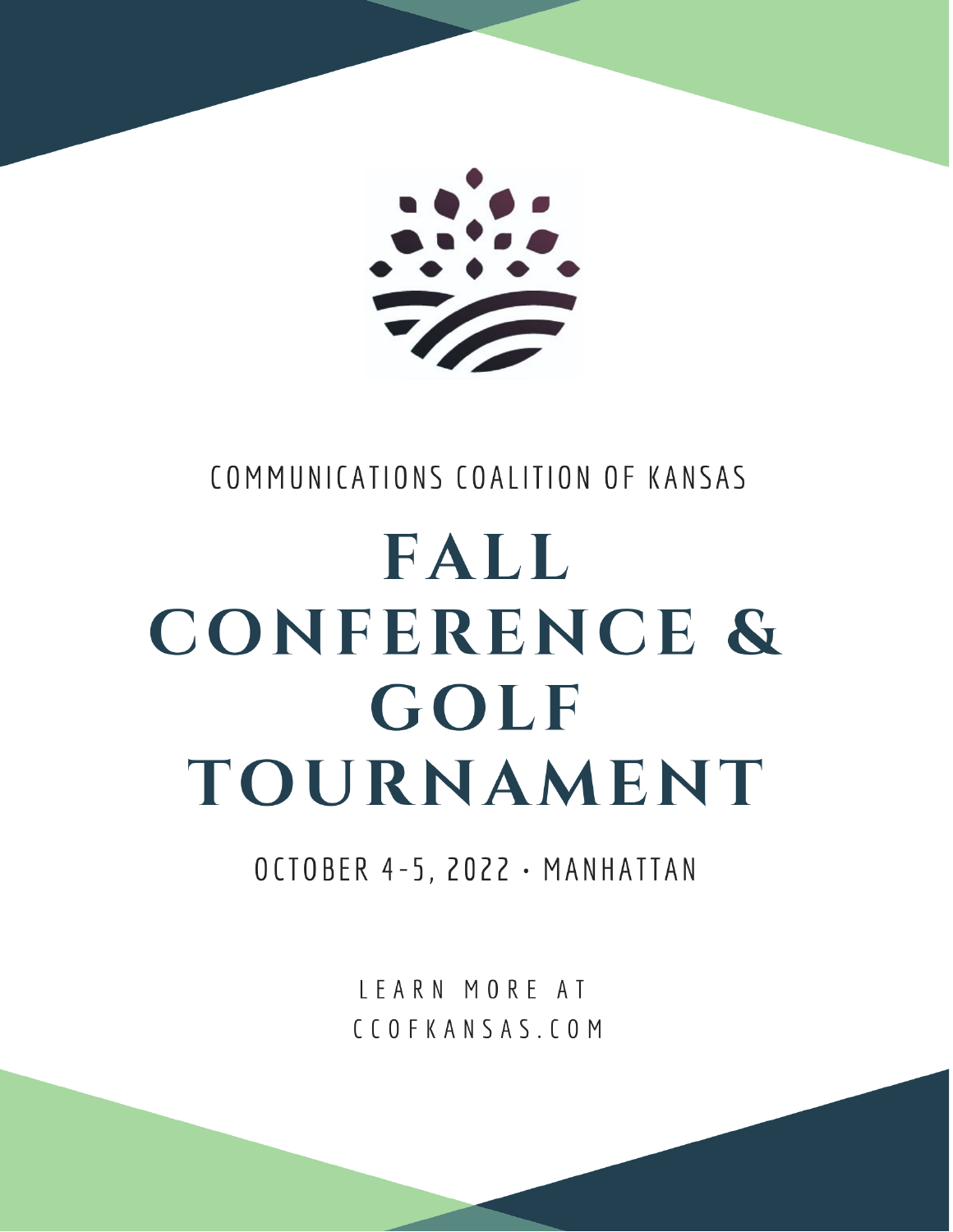## SCHEDULE OF EVENTS

#### **Tuesday, October 4**

| 8:00 a.m.          | Golf Tournament at Colbert Hills, Hot Breakfast |
|--------------------|-------------------------------------------------|
| 8:30 a.m.          | Range Opens                                     |
| 9:00 a.m.          | Golf Tournament, Shotgun Start                  |
| 1:30 p.m.          | <b>Lunch and Prizes</b>                         |
| $4:00 - 5:30$ p.m. | Welcome Reception at Hilton Garden Inn          |

#### **Wednesday, October 5**

| $7:30$ a.m.         | Board Breakfast with Advocacy Partners |
|---------------------|----------------------------------------|
| 7:30 a.m.           | Member Breakfast and Registration      |
| 8:30 a.m.           | <b>Welcome and Annual Meeting</b>      |
| 9:00 a.m.           | <b>Session Title</b>                   |
|                     | Speaker                                |
| 9:45 a.m.           | <b>Session Title</b>                   |
|                     | Speaker                                |
| $10:15$ a.m.        | <b>Break</b>                           |
| $10:30$ a.m.        | <b>Session Title</b>                   |
|                     | Speaker                                |
| Noon                | Lunch                                  |
|                     |                                        |
|                     |                                        |
| 1:15 p.m.           | <b>Session Title</b>                   |
|                     | Speaker                                |
| $2:15 \text{ pm}$   | <b>Session Title</b>                   |
|                     | Speaker                                |
| $3:15 \, \text{pm}$ | <b>Break</b>                           |
| 3:30 p.m.           | <b>Session Title</b>                   |
|                     | Speaker                                |
| 4:30 p.m.           | Adjourn                                |

### HOTEL ACCOMMODATIONS & GOLF COURSE

Manhattan Hilton Garden Inn | 410 S. 3rd St. | (785) 532-9116 Please call the hotel directly and mention the conference to receive the group rate or register online at [www.ccofkansas.com/book-hotel](https://www.hilton.com/en/attend-my-event/mangigi-ccks22-1d71f0d7-a72b-4d05-ac90-24fe93aa5490/)

Colbert Hills Golf Course l 5200 Colbert Hills Dr. l (785) 776-6475